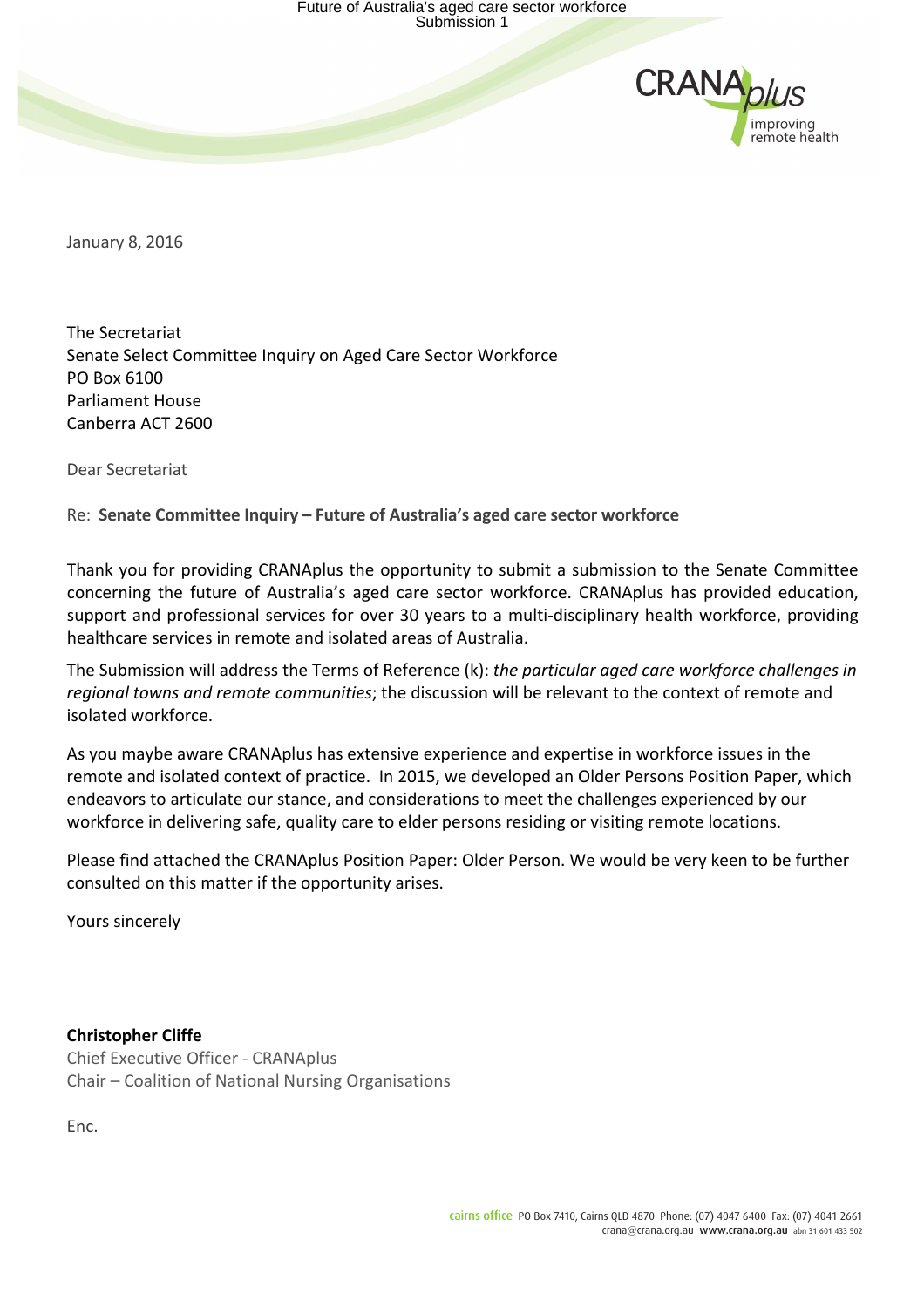

# **CRANA***plus* **Position Paper: Older Persons**

## **INTRODUCTION**

Healthy ageing is integral to maintaining quality of life for older persons, and this is no less important for those living in remote and isolated areas across Australia. There are four pillars that underpin Active Ageing: Health; Life Long Learning; Participation; and Security. These elements are essential for all remote health professionals to integrate into their professional practices when dealing with older persons.

Healthy ageing is a term often used interchangeably with terms such as active, successful, positive or productive ageing. The World Health Organisation defines active ageing as 'the process of optimising opportunities for health, participation and security in order to enhance quality of life as people age' allowing people to 'realise their potential for physical, social and mental well-being throughout the life course, while providing them with adequate protection, security and care when they need.'<sup>1</sup>

## **Demographics**

According to the Australian Bureau of Statistics figures people aged 65 and over constitute Australia's fastest growing age group. The older population in remote and isolated areas of Australia has its own unique characteristics, with a high representation of Aboriginal and Torres Strait Islanders and the 'grey nomads'.

The 'grey nomads' are known for being a highly mobile group of older Australians touring remote and isolated areas for extended periods of time who have complex health needs, often requiring management in remote locations. Grey nomads are isolated from their normal support structures and health systems, with relatively rudimentary health literacy.

The Aboriginal and Torres Strait Islander population is 3% of the total Australian population, 26% of those live in remote and very remote areas. This equates to approximately 63% of the total remote and very remote populations, recognising variations do exist across the jurisdictions. 2

Whilst there have been some improvements in the gap between the life expectancy of Aboriginal and Torres Strait Islander and non Aboriginal and Torres Strait Islander populations, there still remains a 10 year gap.<sup>3</sup>

Generally, for all older persons who permanently reside in remote and isolated areas, there is limited access to specific services, such as allied health and

 

<sup>&</sup>lt;sup>1</sup> World Health Organisation: Ageing and Life Course: *What is 'Active Ageing:* website: http://www.who.int/ageing/active\_ageing/en/ Accessed 20/11/14

<sup>&</sup>lt;sup>2</sup> Ninti One: Cooperative Research Centre- Remote Economic Participation: website: http://crc-rep.com/about-remoteaustralia: Accessed 25/3/15

**Position Paper:** Older Person **Contract Contract Contract Contract Contract Contract Contract Contract Contract Contract Contract Contract Contract Contract Contract Contract Contract Contract Contract Contract Contract C** CRANA*plus*  $3$  Closing the Gap: Progress and Priorities Report 2015: Closing the Gap Campaign Steering Committee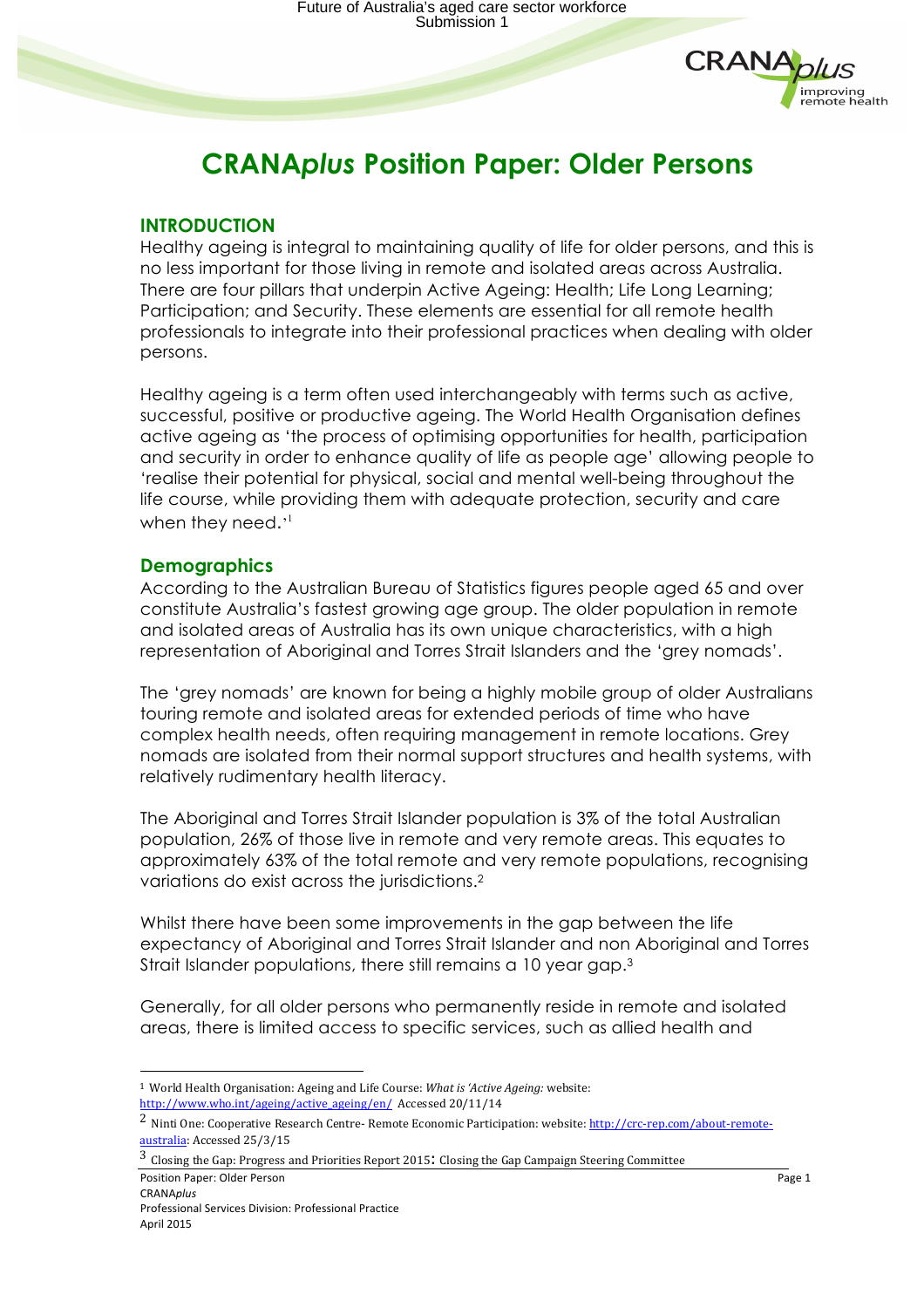

specialist services. Relocation is a reality, in order to access residential services, leading to significant social, emotional, cultural and financial implications for the elderly, their families and the wider community.

For the purpose of this Position Paper, CRANAplus accepts the chronological age of 65 years and over, as being an 'older person' for non Aboriginal Australians and 55 years for Aboriginal and Torres Strait Islander Australians. It is important to note that Aboriginal and Torres Strait Islanders are subjected to a higher burden of disease with subsequence consequences of chronic disease at a younger age.

A significant example is dementia having a higher incidence, being 5 times the rate, compared to the general population, and presents at an earlier age. 4 Hence these principles may apply to individuals irrespective of chronological age.

## **CRANA***plus* **believes that:**

- Ageing is to be viewed in a holistic way whereby the experience of ageing is more than just a health related experience; it is health and wellbeing enjoyed by the older persons who actively participate socially and economically in their communities for the full length of their lives.
- Myths, biases, and stereotypes associated with ageing, need to be dispelled and replaced with the recognition that active and positive ageing is part of the life span.
- Remote older persons hold a wealth of knowledge and experiences, as well as a strong sense of community.
- The adoption of 'age-friendly principles and practices' should underpin the practice of remote health care professional practices.
- 'consumer centred' primary health care needs to focus on:
	- o consumer choice and control (self-determination)
	- o individual and collective rights
	- o respectful and balanced partnerships
	- o participation
	- o wellness
	- o re-ablement learning and relearning the skills necessary for daily living
	- o Cultural engagement
- Older persons living in remote and isolated areas need accessible care, treatment and support as well as a supportive environment during decline and 'end of life'.
- Older Persons services for remote Aboriginal and Torres Strait Islander people must be culturally safe, sustainable, easily accessible and without exception, supported and visited by all other resident or transient service providers.
- Remote health professionals are:
	- o Responsible for advocating and empowering older people with their health choices and self – determination.

 

<sup>&</sup>lt;sup>4</sup> Arkles RS, Jackson Pulver LR, Robertson H, Draper B, Chalkley S and Broe GA. *Ageing, Cognition and Dementia in Australian* Aboriginal and Torres Strait Islander Peoples: Neuroscience Research Australia and Muru Marri Indigenous Health Unit, University of New South Wales. June 2010.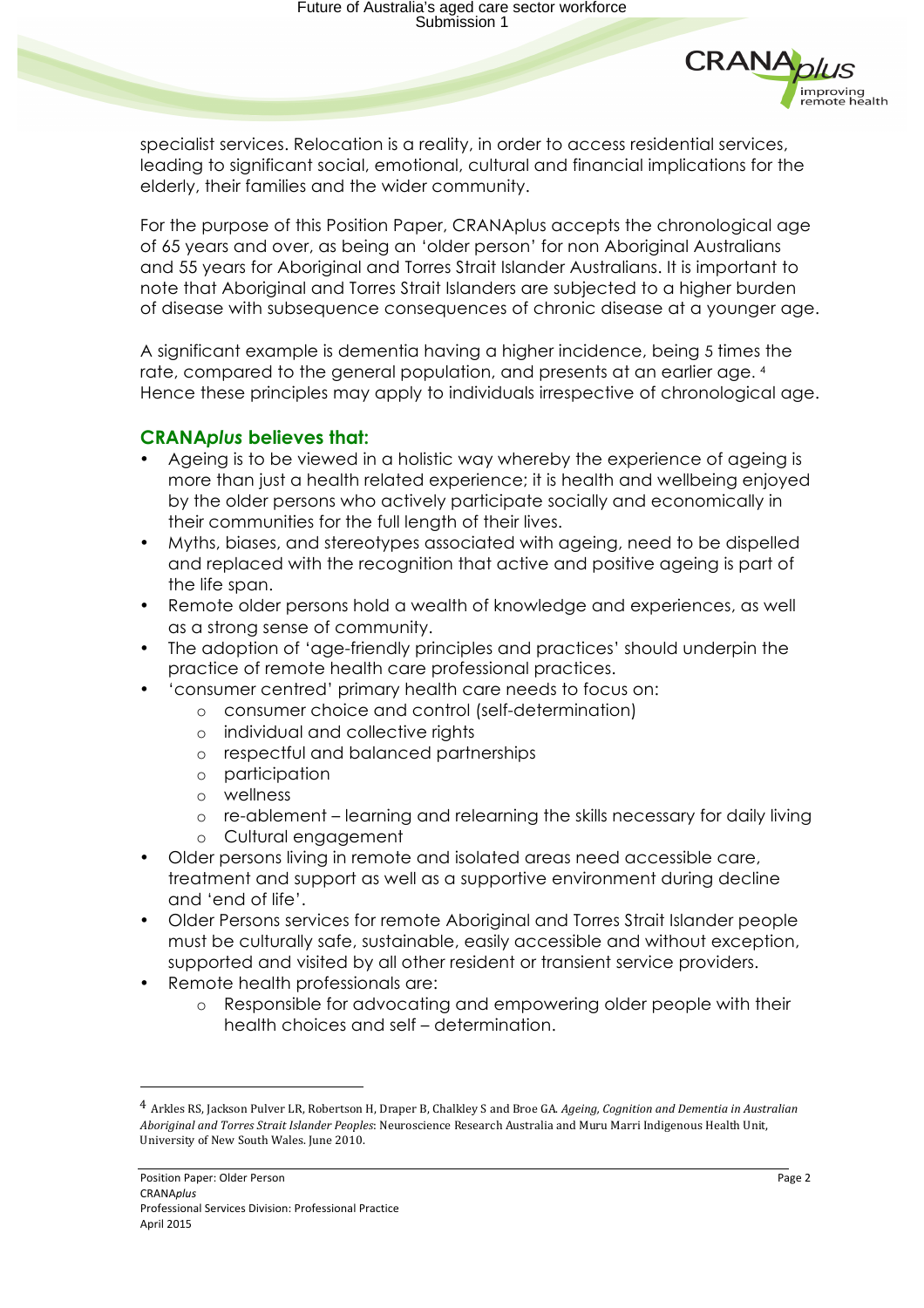Future of Australia's aged care sector workforce Submission 1



- o Vital in ensuring 'quality of life' by providing appropriate information, communication and engagement with the older person, their carer and/ or families regarding:
	- **•** Prevention of the onset of conditions
	- Early identification of conditions through screening
	- § Early interventions of conditions to minimise 'acute' episodes
	- Self management of complex and chronic conditions
	- § Appropriate clinical management of chronic conditions including dementia
	- Access to specialist health, medical and support networks
- o Responsible in providing appropriate information and communicating to inform, provide choices regardless of the setting, whether they are living independently, residential, or acute care in maintaining their quality of life.
- Available transport and transport assistance is vital for older people to access appropriate services for maintaining independence and for being connected to community activities.
- Smart use of technology including Telehealth needs to be freely available to enable connectivity and better access to services.

## **CRANA***plus* **recommends**

- Remote health services designate a local employee with the responsibility of the 'older person's' portfolio to champion
- Remote health services adopt and implements 'age-friendly principles and practices' using either:
	- o WHO Age- friendly Primary Health Care Toolkit
	- o Victorian Best Care for Older People Everywhere Toolkit
- Remote health services develop a 'zero tolerance' approach to ageism and actively address biases and stereotypes in the workplace and the community.
- Significant resources be invested in the remote sector for the development of innovative primary health care programs that support active ageing and quality of life for the older persons.
- Remote health professionals are educated and trained to enable 'best practice' care for the older persons living in remote and isolated communities.
- Improved access to allied health services, such as, mobility aids and Occupational Therapy type changes to homes, yards, and public spaces to assist the older persons quality of life.
- Remote health services develop capacity to deal with acute exacerbations of chronic conditions including provision of appropriate education, infrastructure and equipment

# **CRANA***plus* **resolves to**

- Promote awareness of the challenges in accessing appropriate services to support older persons.
- Promote 'zero tolerance' to ageism in remote healthcare settings.
- Facilitate positive engagement with the elderly, and their carers, through the promotion of Professional Standards and Clinical Governance in remote healthcare settings.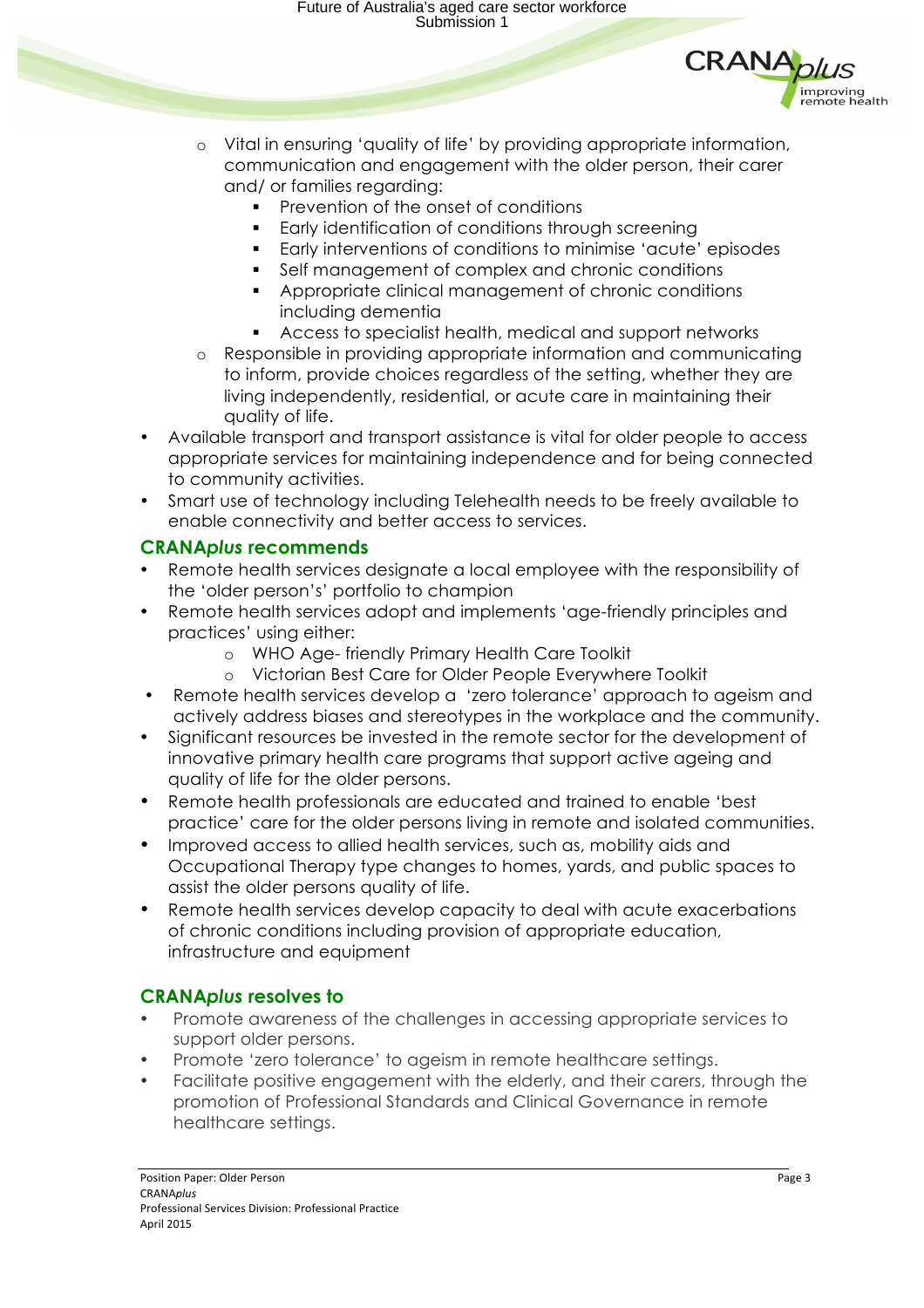Future of Australia's aged care sector workforce Submission 1



- Actively participate in consultative processes with government and nongovernment organisations about current trends, emerging issues and future policy development.
- Advocate for innovative primary health care that support the older person in remote locations.
- Promote the importance of remote health practitioners having the appropriate preparation and ongoing education for their practice, in the management of complex chronic health conditions including acute exacerbations and stages of ageing.
- Partner with mainstream Aged Care organisations to ensure the older person in remote and isolated locations are not forgotten.

## **REFERENCES/ RESOURCES**

The age-friendly principles and practices

#### **Principle 1**

Health treatment and care delivered to older people will be based on strong evidence and have a focus on maintaining, improving and preventing deterioration in their health and quality of life

### **Principle 2**

Health services will recognise and address older people's complex needs

#### **Principle 3**

Health treatment and care are respectful and recognise individual differences and specific needs, such as cultural, religious and sexual differences

#### **Principle 4**

Health treatment and care are delivered in a coordinated and timely manner across care settings.

#### **Principle 5**

Unnecessary admission to hospital and extended hospital stays of the frail elderly are avoided.

#### **Principle 6**

The care of older people is a primary focus for all health services.

#### **Principle 7**

Where safe and cost-effective to do so, older people receive health treatment and care in a setting that best meets their needs and preferences

Australian Health Ministers' Advisory Council (AHMAC) developed by the Care of Older Australians Working Group*: Age-friendly principles and practices: Managing older people in the health service environment:* endorsed by Australian Health Ministers, July 2004, Published by the Victorian Government Department of Human Services, April 2005. Accessed 6/2/15

Website:

http://docs.health.vic.gov.au/docs/doc/93069E273C4D4E57CA257852000DE9A2/\$FILE/ag e-friendly-principles-and-practices.pdf

Australian Human Rights Commission, *Closing the Gap: Progress and Priorities Report 2015*: Closing the Gap Campaign Steering Committee, website: https://www.humanrights.gov.au Accessed 25/3/15